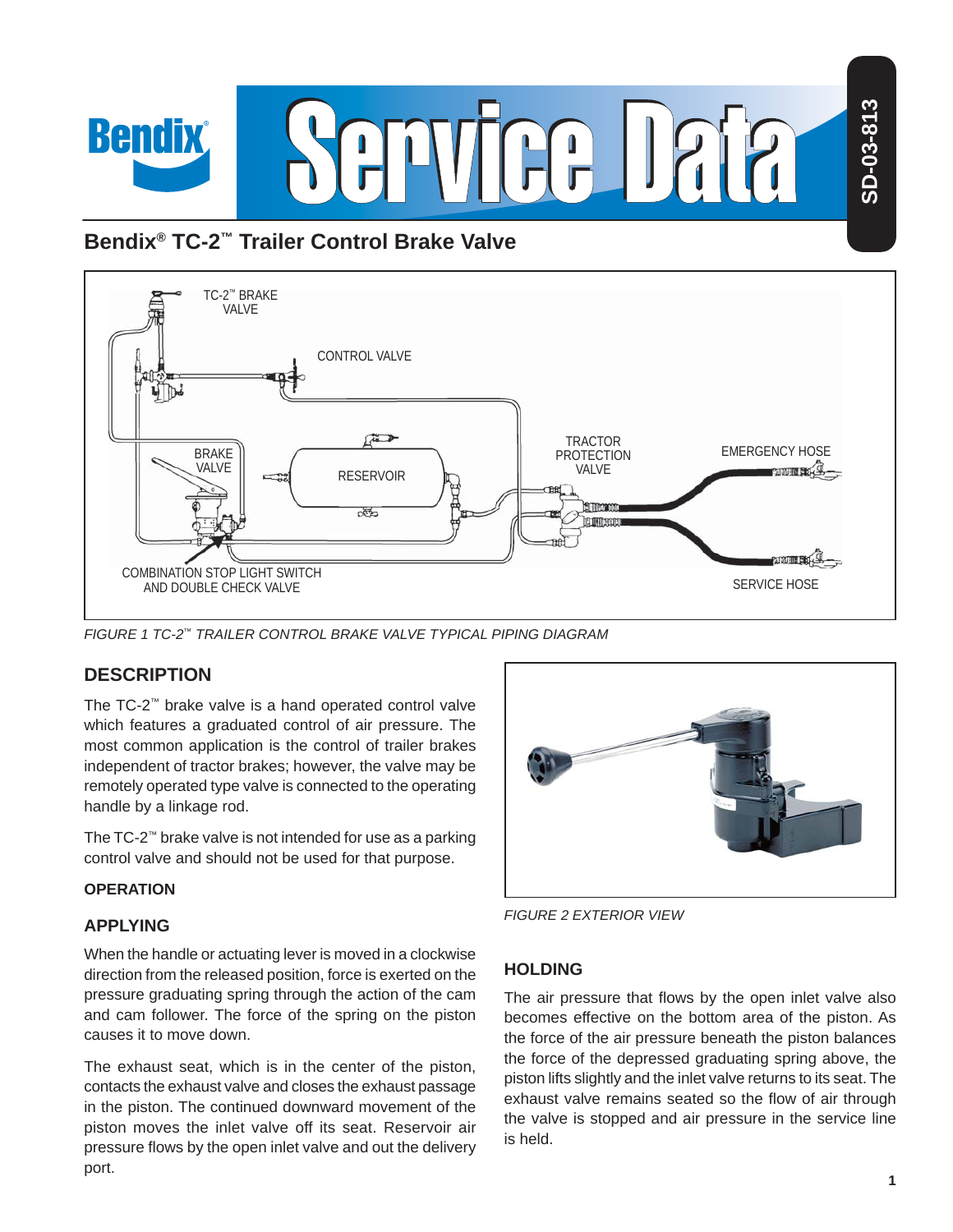### **RELEASING**

When the handle or operating lever is moved in a counterclockwise direction the force above the piston is decreased. The air pressure beneath will then lift the piston, moving it away from the exhaust valve. With the exhaust passage open, air pressure in the service line will exhaust out the exhaust port of the valve.

### **PREVENTIVE MAINTENANCE**

**Important:** Review the warranty policy before performing any intrusive maintenance procedures. An extended warranty may be voided if intrusive maintenance is performed during this period.

Because no two vehicles operate under identical conditions, maintenance and maintenance intervals will vary. Experience is a valuable guide in determining the best maintenance interval for any one particular operation.

Visually check for physical damage to the brake valve such as broken air lines and broken or missing parts.

Every 3 months, 25,000 miles or 900 operating hours perform Operating and Leakage Tests.

# **SERVICE CHECKS**

#### **OPERATING TEST**

Connect an accurate test gauge to a delivery port. When the handle is moved to the fully applied position, the gauge should register full reservoir pressure. NOTE: Some valves may be preset to deliver lower than reservoir pressure; however, the standard valves generally used on tractors are set to deliver full reservoir pressure. Intermediate positions should deliver proportional intermediate pressures. Upon release, the gauge should immediately register zero.

### **LEAKAGE TEST**

Locate the exhaust port or exhaust line and apply a soap solution. (It is common practice to connect a line from the valve exhaust port to a location remote from the immediate driver's area.) With the valve in the released position, exhaust leakage should not exceed a 1" bubble in 5 seconds (100 sccm).

With the valve fully applied, leakage at the exhaust should not exceed a 1" bubble in 3 seconds (175 sccm). If the valve does not function as described or leakage is excessive, it is recommended that it be replaced with a new or remanufactured unit, or repaired with genuine parts available at Bendix outlets.

### **REMOVING AND INSTALLING**

#### **REMOVING**

- 1. Block and hold vehicle by means other than air brakes.
- 2. Drain air brake system.
- 3. If remote-operated type valve, disconnect the operating mechanism.
- 4. Disconnect air lines from valve.
- 5. Remove mounting clamp bolts, clamp, and then valve.

#### **INSTALLING**

- 1. Check and clean air lines to valve.
- 2. Operating mechanism for remote type should be checked functionally and for proper adjustment.
- 3. Mount valve with clamp and mounting bolts.
- 4. Tighten mounting bolts evenly to approximately 200 inch pounds torque (3/8-16 bolt torque 180-220 inch pounds.)
- 5. If remote type valve, connect operating mechanism.

### **DISASSEMBLY**

### **HANDLE OPERATED VALVE**

- 1. Drive out the spirol pin and remove the handle, head, and head seal o-ring.
- 2. Remove handle o-ring.
- 3. Remote Operated Type Valve: Remove set screw, head and head seal o-ring.
- 4. Remove adjusting ring lock washer.
- 5. Remove cap screws that hold body and cover together; separate cover from body.
- 6. Remove gasket and graduating spring.
- 7. Remove cam and cam follower from cover.
- 8. Unscrew and remove adjusting ring.
- 9. Remove piston and piston return spring from body.
- 10. Remove piston o-ring.
- 11. Remove inlet and exhaust insert screws and lock washers, then insert and o-ring seal.
- 12. The inlet and exhaust valve insert can be disassembled if desired or necessary.
- 13. Insert some object such as a cap screw in the supply port to hold the inlet valve on its seat.
- 14. Depress the exhaust valve guide and spring; remove the exhaust valve.
- 15. Remove stem with inlet valve from inlet seat and remove inlet valve from stem.

#### **CLEANING AND INSPECTION OF PARTS**

- 1. Clean all metal parts in mineral spirits.
- 2. Wipe rubber parts clean.
- 3. Inspect valve seats for nicks or burrs.
- 4. Check all springs for distortion, cracks, and corrosion.
- 5. All rubber parts should be inspected for wear or deterioration.
- 6. Replace all parts not considered serviceable during their inspection with genuine Bendix replacement parts.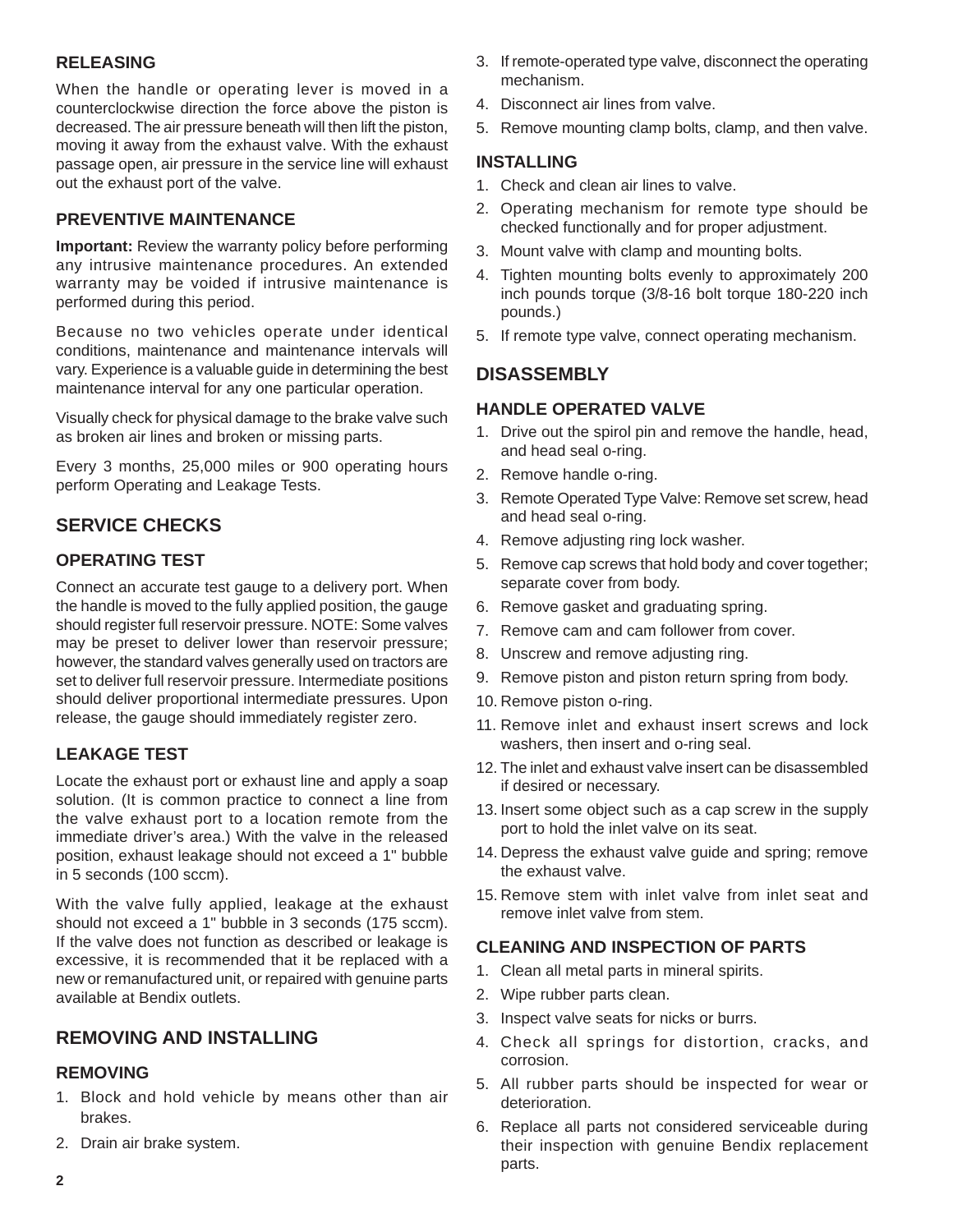

*FIGURE 3 - SECTIONAL VIEW*

### **ASSEMBLY**

Prior to assembly, lubricate the body and cover bores, cam and cam follower, piston o-ring, and cover top with Dow Corning 55-M pneumatic grease (Bendix piece number 291126).

- 1. Press inlet valve on stem. A little water in the boot valve or some soap on the stem will make it easier to press on the inlet valve.
- 2. PIace stem with inlet valve installed in inlet seat. Insert some object such as a cap screw to hold the inlet valve up against its seat.
- 3. Position spring and exhaust valve guide.
- 4. Depress guide and spring, then press exhaust valve on stem.
- 5. Place seal o-ring over insert seat and with cap screws and lock washers install inlet and exhaust insert in body. Recommended torque on insert cap screws is 60 to 80 inch pounds.
- 6. Install piston return spring.
- 7. Install piston o-ring on piston and install piston in body.
- 8. Install adjusting ring in cover and screw it down until it is flush with top of cover.
- 9. Place cam follower and cam in cover.
- 10. Position graduating spring and gasket in body.
- 11. Connect body to cover; tighten cap screws evenly and torque to 75-95 inch pounds.
- 12. Install adjusting ring lock washer, head seal o-ring, and head.
- 13. Install set screw in head of remote-operated type valves. At this stage, before installing handle and spirol pin of handle-operated type valve, if facilities are available the rebuilt valve should be tested and adjusted. If facilities are not available, the valve can be tested on the vehicle.

### **TESTING REBUILT TC-2™ BRAKE VALVE**

Perform "Operating and Leakage Tests" as outlined in "Service Checks" section.

### **ADJUSTMENT**

Generally, the TC-2™ brake valve should deliver full reservoir pressure; however, there are a few exceptions in special applications.

- 1. If the delivered pressure is below specified final delivery pressure, it can be adjusted by removing the head and adjusting ring lock washer and rotating the adjusting ring clockwise to raise the delivery pressure.
- 2. If the delivery pressure is above specified final delivery pressure, it can be lowered by rotating the adjusting ring counterclockwise.